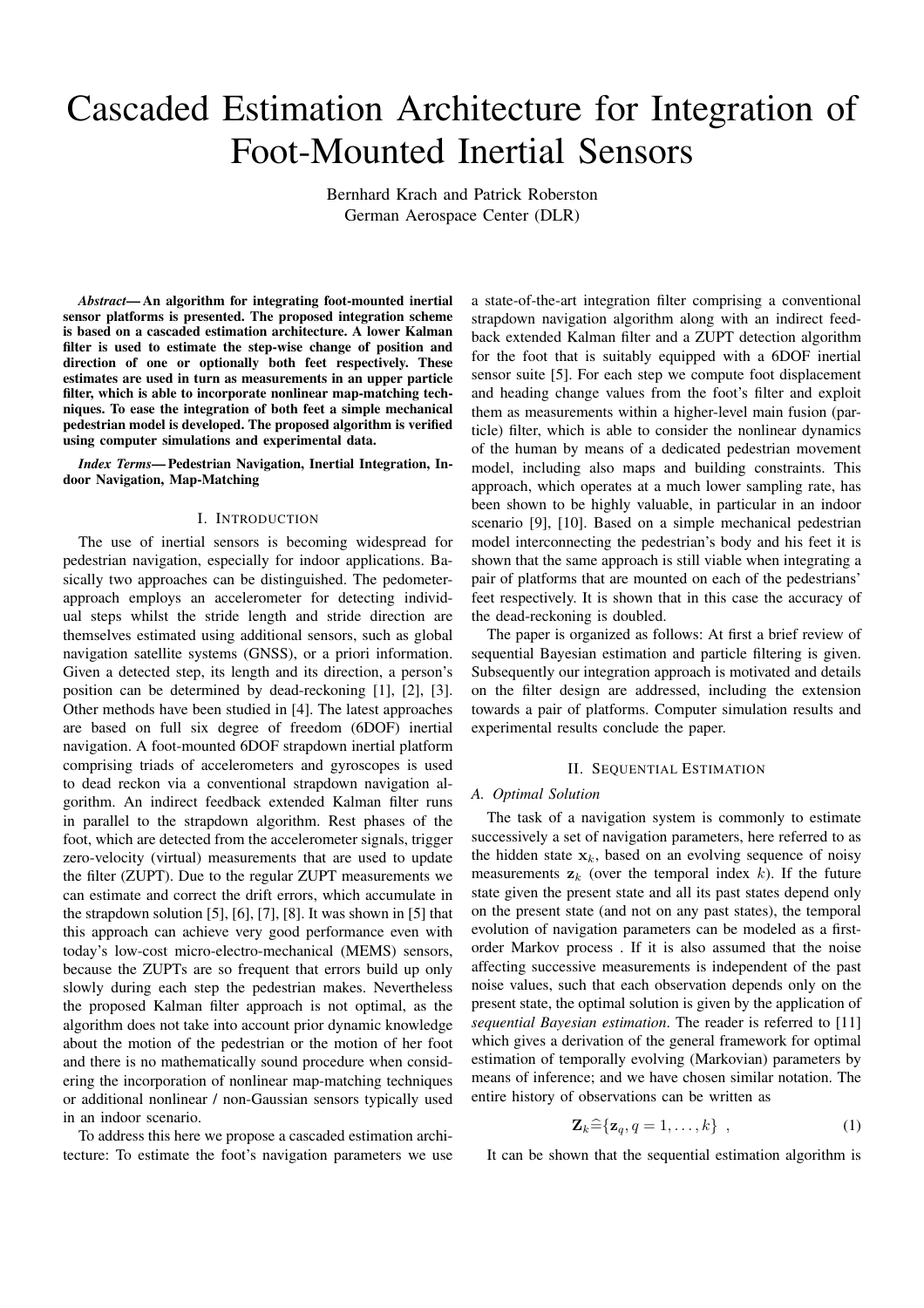recursive, as it uses the posterior PDF computed for time instance  $k-1$  to compute the posterior PDF for instance  $k$  . For a given posterior PDF at time instance  $k-1$ ,  $p(\mathbf{x}_{k-1}|\mathbf{Z}_{k-1})$ , the *prior* PDF  $p(\mathbf{x}_k|\mathbf{Z}_{k-1})$  is calculated in the so-called *prediction step* by applying the Chapman-Kolmogorov equation:

$$
p(\mathbf{x}_k|\mathbf{Z}_{k-1}) = \int p(\mathbf{x}_k|\mathbf{x}_{k-1})p(\mathbf{x}_{k-1}|\mathbf{Z}_{k-1})\mathrm{d}\mathbf{x}_{k-1} , \quad (2)
$$

with  $p(\mathbf{x}_k|\mathbf{x}_{k-1})$  being the state transition PDF of the Markov process. In the *update step* the new posterior PDF for step k is obtained by applying Bayes' rule to  $p(\mathbf{x}_k|\mathbf{z}_k, \mathbf{Z}_{k-1})$  yielding the normalized product of the likelihood  $p(\mathbf{z}_k|\mathbf{x}_k)$  and the prior PDF:

$$
p(\mathbf{x}_k|\mathbf{Z}_k) = p(\mathbf{x}_k|\mathbf{z}_k, \mathbf{Z}_{k-1})
$$
  
\n
$$
= \frac{p(\mathbf{z}_k|\mathbf{x}_k, \mathbf{Z}_{k-1})p(\mathbf{x}_k|\mathbf{Z}_{k-1})}{p(\mathbf{z}_k|\mathbf{Z}_{k-1})}
$$
  
\n
$$
= \frac{p(\mathbf{z}_k|\mathbf{x}_k)p(\mathbf{x}_k|\mathbf{Z}_{k-1})}{p(\mathbf{z}_k|\mathbf{Z}_{k-1})}.
$$
 (3)

#### *B. Suboptimal Solutions*

The optimal estimation algorithm relies on evaluating the integral (2), which is usually a very difficult task, except for certain additional restrictions imposed on the model and the noise process. Thus beside the restricted optimal algorithms such as the Kalman filter or the grid-based methods, a large number of suboptimal algorithms exist, e.g. the extended and the Sigma-Point Kalman Filter, which are nonlinear adaptations of the generic Kalman filter concept [12].

A further family of suboptimal algorithms are the Sequential Monte Carlo (SMC) filters [11], [13]. In these algorithms the posterior density at step  $k$  is represented as a sum, and is specified by a set of  $N_p$  particles:

$$
p(\mathbf{x}_k|\mathbf{Z}_k) \approx \sum_{j=1}^{N_p} w_k^j \cdot \delta(\mathbf{x}_k - \mathbf{x}_k^j) , \qquad (4)
$$

where each particle with index j has a state  $x_k^j$  and has a weight  $w_j^j$ . The sum over all particles' weights is one. The *weight*  $w_k^j$ . The sum over all particles' weights is one. The SMC filters are not restricted with respect to the model and SMC filters are not restricted with respect to the model and the noise process, but the number of particles is a crucial parameter, as only for  $N_p \rightarrow \infty$  does the approximate posterior approach the true PDF. The particles are drawn according to a so-called proposal density,  $q(\mathbf{x}_k|\mathbf{x}_k^j, \mathbf{z}_k)$ , such<br>that their respective weight is calculated using that their respective weight is calculated using

$$
w_k^j \propto w_{k-1}^j \frac{p(\mathbf{z}_k|\mathbf{x}_k^j)p(\mathbf{x}_k^j|\mathbf{x}_{k-1}^j)}{q(\mathbf{x}_k^j|\mathbf{x}_{k-1}^j,\mathbf{z}_k)} \quad . \tag{5}
$$

Details on the proposal density used here can be found in [9].

#### *C. Incorporation of Independent Sensors*

This section deals with the case where a range of M sensor outputs makes up the overall measurement vector  $\mathbf{z}_k$ . Separating the measurement vector  $z_k$  into sub-vectors for each sensor

$$
\mathbf{z}_k \widehat{=} \{ \mathbf{z}_{m,k}, m = 1, \dots, M \}, \qquad (6)
$$

and writing  $\mathbf{z}_{m,k}^-$  for  $\mathbf{z}_k$  after omitting  $\mathbf{z}_{m,k}$ , i.e.  $\mathbf{z}_{m,k}^-$  =  $z_k\backslash z_{m,k}$ . If we assume independent perturbations of the subvectors then this is equivalent to writing

$$
p(\mathbf{z}_{m,k}|\mathbf{x}_k,\mathbf{z}_{m,k}^-) = p(\mathbf{z}_{m,k}|\mathbf{x}_k) ,
$$
 (7)

so that given the actual state, the measurements  $\mathbf{z}_{m,k}^{\text{}}$  will not affect the measurement  $\mathbf{z}_{m,k}$ . In this case the overall not affect the measurement  $z_{m,k}$ . In this case the overall likelihood function can be written in product form according to the factorization of Bayes' rule [14] as

$$
p(\mathbf{z}_k|\mathbf{x}_k) = C \cdot \prod_{m=1}^{M} p(\mathbf{z}_{m,k}|\mathbf{x}_k)
$$
 (8)

with  $C$  being a normalizing constant. In other words, the sensors can be incorporated into the weight update (5) by simple multiplication.

# III. INTEGRATION OF INERTIAL SENSORS

## *A. Motivation of Cascaded Approach*

The most widespread approach to integrate strapdown inertial sensors into a navigation system is to use a direct/indirect extended Kalman filter together with a strapdown navigation computer [15], [16], [17]. The combination of the two algorithms may be interpreted as a "probabilistic" inertial navigation system (INS) and allows to calculate an approximation of the posterior PDF of position, velocity, attitude, and sensor errors based on the sequence of measurement received from the sensors of the 6DOF inertial platform. The approximated posterior/prior PDF is a Gaussian, whose mean is given by the strapdown solution corrected by the Kalman filter state vector and whose covariance matrix is given by the covariance matrix of the Kalman filter. The advantage of this approach is that the resulting Gaussian PDF can be joined analytically with linear/linearized Gaussian likelihoods of further sensors during the filter update step (5) as described in the previous section.

Despite the fact that the Kalman filter implements a Bayesian filter, this integration approach suffers from the major drawback that it does not follow (2) and (3) straightforwardly for two reasons:

- The Kalman filter indeed uses a probabilistic state transition model, but this model is based solely on pure kinematic relations between velocity, position, attitude, and sensor errors rather than on a true probabilistic characterization of the dynamics of the tracked object (e.g. a person traveling by foot).
- No likelihood function is used to incorporate the accelerometer and gyroscope measurements into the algorithm. Accelerometer and gyroscope measurements enter the algorithm directly via the strapdown computations and no explicit use is made of any prior knowledge about the object's dynamics. As a consequence the performance of a conventional INS is mainly determined by the quality of the inertial sensors.

To overcome this drawback it would indeed be optimal to formulate a Bayesian estimator whose dynamic model characterizes - besides position, velocity, attitude, and sensor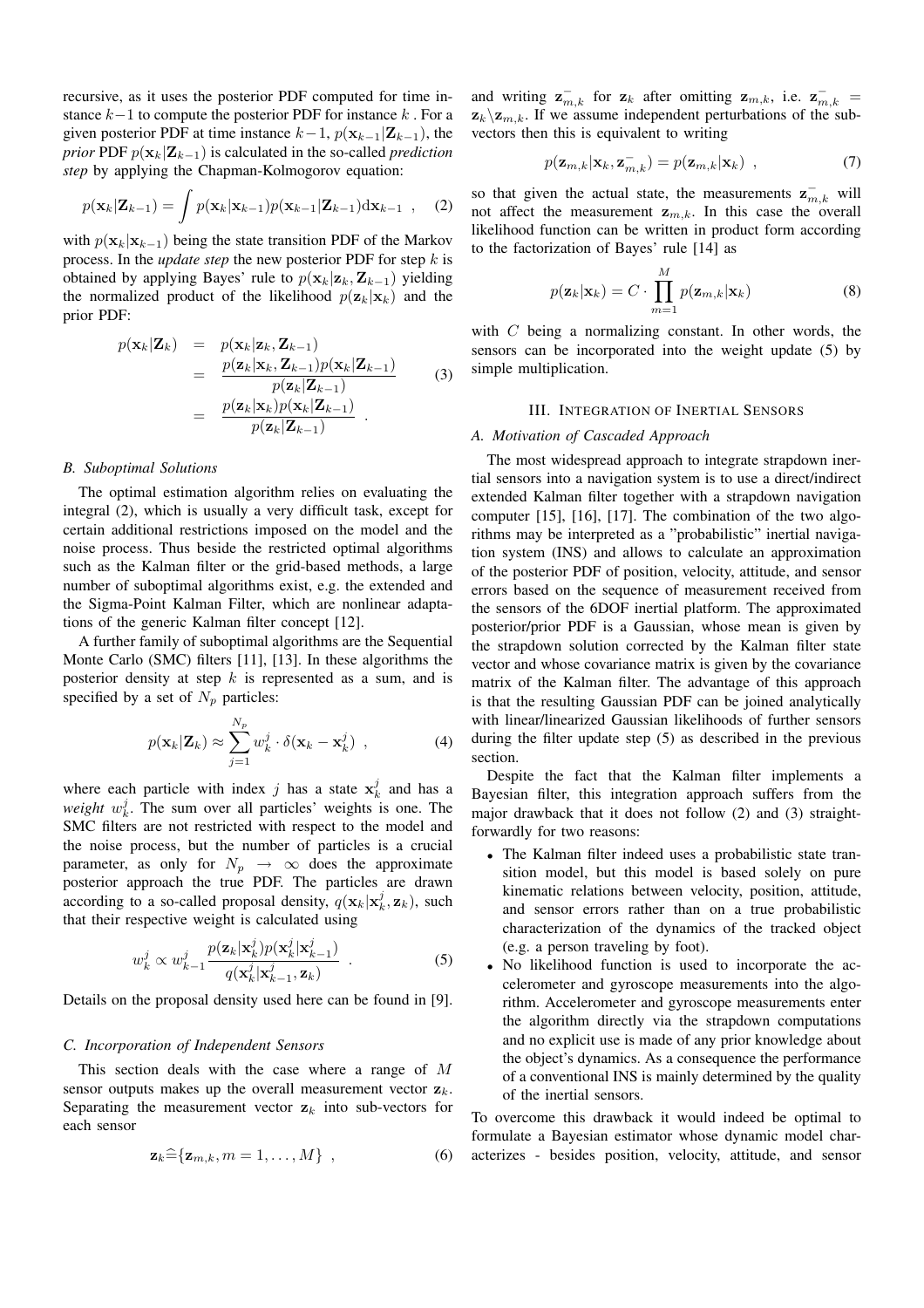

Fig. 1. Cascaded estimation architecture with upper particle filter (dark gray) including the fusion with further sensors and lower Kalman filter for stride estimation (light gray)

errors - also accelerations and turn rates of the navigating object using a Markov chain whose state transitions occur at the sensor measurement rate, which is relatively high for inertial sensors. Due to nonlinear state evolution constraints this can be generally a very difficult task, especially when considering a Markov-chain characterization of a pedestrian and the motion of her foot. Because of this, currently only the conventional integration approach seems to be feasible in order to estimate just the foot's movement for each step. Indeed, for the considered application of foot-mounted inertial sensors this is not a major drawback, as the inertial sensor errors can be constrained efficiently through the use of ZUPT measurements.

However, it is generally desirable to consider further prior dynamic knowledge about the pedestrian in an overall navigation filter. To take benefit of both the accurate foot-mounted inertial system and a dedicated pedestrian movement model including nonlinear effects such as building plans we propose a cascaded estimation architecture as illustrated in Figure 1. We have decided to employ a particle filter framework for the upper level fusion filter. This is because we will include sensors and process models (movement models) that are nonlinear, and often with non-Gaussian noise models. In particular the movement model needs to incorporate the building plan which is highly nonlinear. A lower Kalman filter is used to provide stepwise computed values of foot displacement and heading change, here referred to as the step-measurement, which is used as measurements within the upper particle filter and enters the algorithm via a Gaussian likelihood function along with the measurements and likelihoods of further available sensors.

Our framework has been implemented in Java and can process incoming sensor data in real-time, allowing live visualization of the location estimate. The filter will perform sensor fusion roughly every second or when triggered to do

so by a specific sensor - in our case we will perform an update cycle at the latest once every second and also upon each stepmeasurement.

To distinguish the low rate operations of the upper filter from the high rate operations of the lower filter below, the terms k*-rate* and l*-rate* are introduced. The upper filter is associated to the  $k$ -rate, which is approximately the step-rate, and the lower filter is associated to the l-rate, which is given by the rate of the inertial sensors. Corresponding variables will be indicated by the subscripts  $(\bullet)_k$  and  $(\bullet)_l$ .

## *B. Upper Filter*

The particle filter adopts re-sampling of the particles at every time step. With exception of the step-measurement it adopts the state transition probabilities as proposal function and uses the product of the sensors' likelihood functions in the weight computation  $(8)$ ,  $(5)$  - the standard SIR formulation [11]. The incorporation of the INS-step-measurement, however, does not follow this approach [9]

*1) State Model:* In the particle filter we keep track of the pedestrians position  $r_k$  and her heading  $\Psi_k$ . To allow the incorporation of the step-measurement the state vector has been extended by the step-states  $\Delta \mathbf{r}_k$  and  $\Delta \Psi_k$ , which relate  $\mathbf{r}_k$  and  $\Psi_k$  to the time index  $k - 1$  (see III-B.3).

$$
\mathbf{x}_k = \begin{pmatrix} \mathbf{r}_k \\ \Psi_k \\ \Delta \mathbf{r}_k \\ \Delta \Psi_k \end{pmatrix}
$$
 (9)

2) Measurement Model: The step-measurement  $z_k$ , which will be the only used measurement within the scope of this paper, is assumed to depend only on the current state  $x_k$  and a noise term **n**<sup>∆</sup>:

$$
\mathbf{z}_k = h(\mathbf{x}_k, \mathbf{n}_\Delta) \tag{10}
$$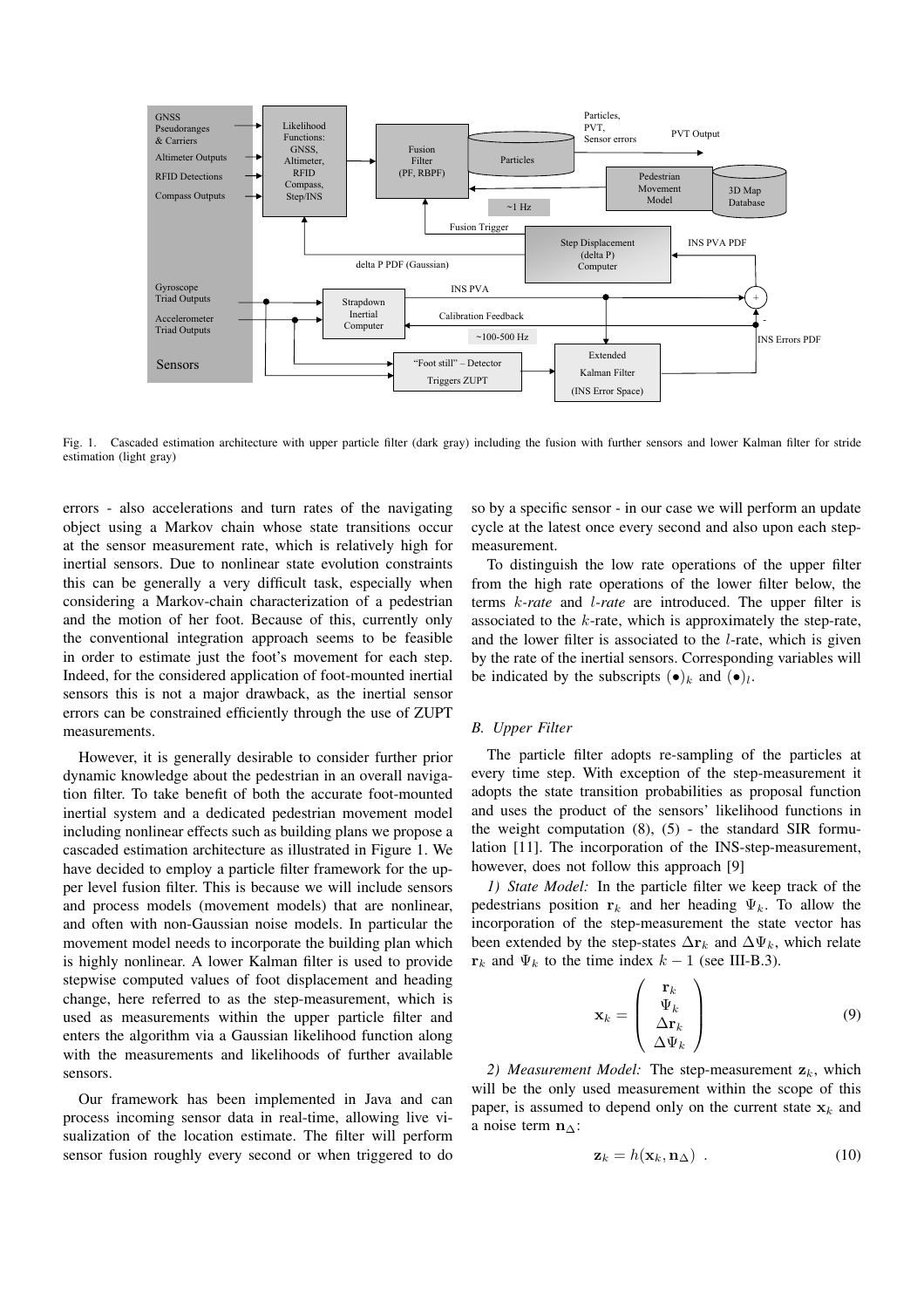In particular we use

$$
\mathbf{z}_k = \left(\begin{array}{c} \Delta \mathbf{r}_k \\ \Delta \Psi_k \end{array}\right) + \mathbf{n}_\Delta \quad , \tag{11}
$$

with **<sup>n</sup>**<sup>∆</sup> being zero-mean element-wise uncorrelated Gaussian noise. The variances are adjusted to reflect the uncertainty of the step-measurement.

*3) Movement Model:* A probabilistic movement model is used to characterize the temporal evolution of a state  $\mathbf{x}_k$ . Given that this evolution follows a Markov process the movement can be characterized by a transitional density  $p(\mathbf{x}_k|\mathbf{x}_{k-1})$ , and our model follows the Markovian approach. The movement model used here aims to reflect the physical constraints that are imposed on the movement of a pedestrian, in particular in an indoor scenario, where walls can have a large impact. Formally, the new state  $x_k$  is assumed to depend only on the previous state  $\mathbf{x}_{k-1}$  and a noise term  $\mathbf{n}_d$ :

$$
\mathbf{x}_k = f(\mathbf{x}_{k-1}, \mathbf{n}_d) \tag{12}
$$

Here we have chosen that the new location and heading depend deterministically on the past state (and on the current state through the  $\Delta$ -states):

$$
\mathbf{r}_k = \mathbf{r}_{k-1} + \mathbf{C}(\Psi_{k-1})\Delta \mathbf{r}_k , \qquad (13)
$$

$$
\Psi_k = \Psi_{k-1} + \Delta \Psi_k , \qquad (14)
$$

 $C(\Psi_{k-1})$  is the rotation matrix:

$$
\mathbf{C}(\bullet) = \begin{pmatrix} \cos(\bullet) & -\sin(\bullet) & 0 \\ \sin(\bullet) & \cos(\bullet) & 0 \\ 0 & 0 & 1 \end{pmatrix} . \tag{15}
$$

However, the probabilistic part of the movement movement model is incorporated into the temporal evolution of the displacement states  $\Delta$ **r**<sub>k</sub> and  $\Delta\Psi_k$ :

$$
\Delta \mathbf{r}_k = f(\mathbf{x}_{k-1}, \mathbf{n}_r) , \qquad (16)
$$

$$
\Delta\Psi_k = g(\mathbf{x}_{k-1}, \mathbf{n}_{\Psi}) , \qquad (17)
$$

which depend only on the past state  $\mathbf{x}_{k-1}$  and the noise terms  $n_r$  and  $n_\Psi$ . The nonlinearity that is imposed by the walls is included in (16) in that the displacement of the location  $\Delta \mathbf{r}_k$ depends on the presence of nearby walls and obstacles.

A very simple movement model is used here: Given that a displacement  $\Delta \mathbf{r}_k$  intersects with one of the walls that are stored in the map database, we assign it the probability  $p(\mathbf{x}_k|\mathbf{x}_{k-1})=0$ . In other situations, if a wall has not been crossed, we want to draw according to:

$$
\Delta \mathbf{r}_k = \mathbf{n}_r , \qquad (18)
$$

$$
\Delta\Psi_k = n_\Psi , \qquad (19)
$$

where  $\mathbf{n}_r$  and  $n_\Psi$  are drawn from mutually uncorrelated zeromean white Gaussian noise processes, whose variances are adapted to the movement of a pedestrian. Despite the fact that this model is suitable for the case of a wall crossing, it is quite coarse otherwise, as is does not adequately represent the probability with which a pedestrian will move, given a known building layout or map [18]. To alleviate this, future work will incorporate more accurate movement models than the one used here.



Fig. 2. Dynamic Bayesian network illustration of the pedestrian model used in the upper particle filter

An illustration of the pedestrian model used here in terms of a dynamic Bayesian network is shown in Figure 2.

#### *C. Lower Filter*

As the integration method proposed in [5] was shown to have both good performance and low complexity, we also follow this approach for the step estimation algorithm. The lower filter operates at the rate given by the output of the 6DOF sensor suite, which is in the range of 100–500 Hz, depending on the hardware settings.

*1) Algorithm Fundamentals:* A strapdown navigation algorithm [16] processes the vector of acceleration and turn rate measurements  $\mathbf{z}_l = [\mathbf{a}_l \ \boldsymbol{\omega}_l]^T$ , which is provided by the inertial sensors to compute position  $\mathbf{r}_l$ , velocity  $\mathbf{v}_l$  and attitude  $\mathbf{W}_l$ . sensors, to compute position  $\mathbf{r}_l$ , velocity  $\mathbf{v}_l$ , and attitude  $\Psi_l$ . In parallel an extended Kalman filter is used to estimate the errors of the strapdown calculations. Typically 15 states are estimated by the filter [5], [15]: position errors  $\delta r_l$ , velocity errors  $\delta \mathbf{v}_l$ , attitude errors  $\delta \mathbf{\Psi}_l$ , accelerometer biases  $\delta \mathbf{a}_l$ , and gyroscopic biases  $\delta \omega_l$ . The error estimates  $\delta \mathbf{r}_l$ ,  $\delta \mathbf{v}_l$ , and  $\delta \Psi_l$ are perturbations around the filter operating point  $\mathbf{r}_l$ ,  $\mathbf{v}_l$ ,  $\Psi_l$ that is calculated by the strapdown algorithm.

Recalling III-A the lower filter architecture is provides estimates of position, velocity, attitude, and sensor errors in terms of a Gaussian PDF. In the subsequent processing only position and heading are states of interest and we write for concise notation

$$
\mathbf{x}_l = \left(\begin{array}{c} \mathbf{r}_l \\ \Psi_l \end{array}\right) \quad , \tag{20}
$$

whereas  $\Psi_l$  is the yaw angle derived from  $\Psi_l$ . From the posterior PDF of the lower filter the (marginalized) posterior  $p(\mathbf{x}_l|\mathbf{Z}_l)$  can be derived straightforward.

*2) Rest Phase Detection:* The reliable identification of the foot's rest phases is crucial for the update of the lower filter. Different approaches have been proposed to trigger the ZUPT measurement [5], [6]. Here we basically follow these ideas and monitor the magnitude of the acceleration vector [6], which is sensed by the accelerometer triad. If the signal remains within a threshold interval around earth gravity for a certain time interval ZUPTs are triggered until the threshold condition is violated. In our approach the ZUPT detection is also used to trigger the update of the upper filter. Each time a ZUPT is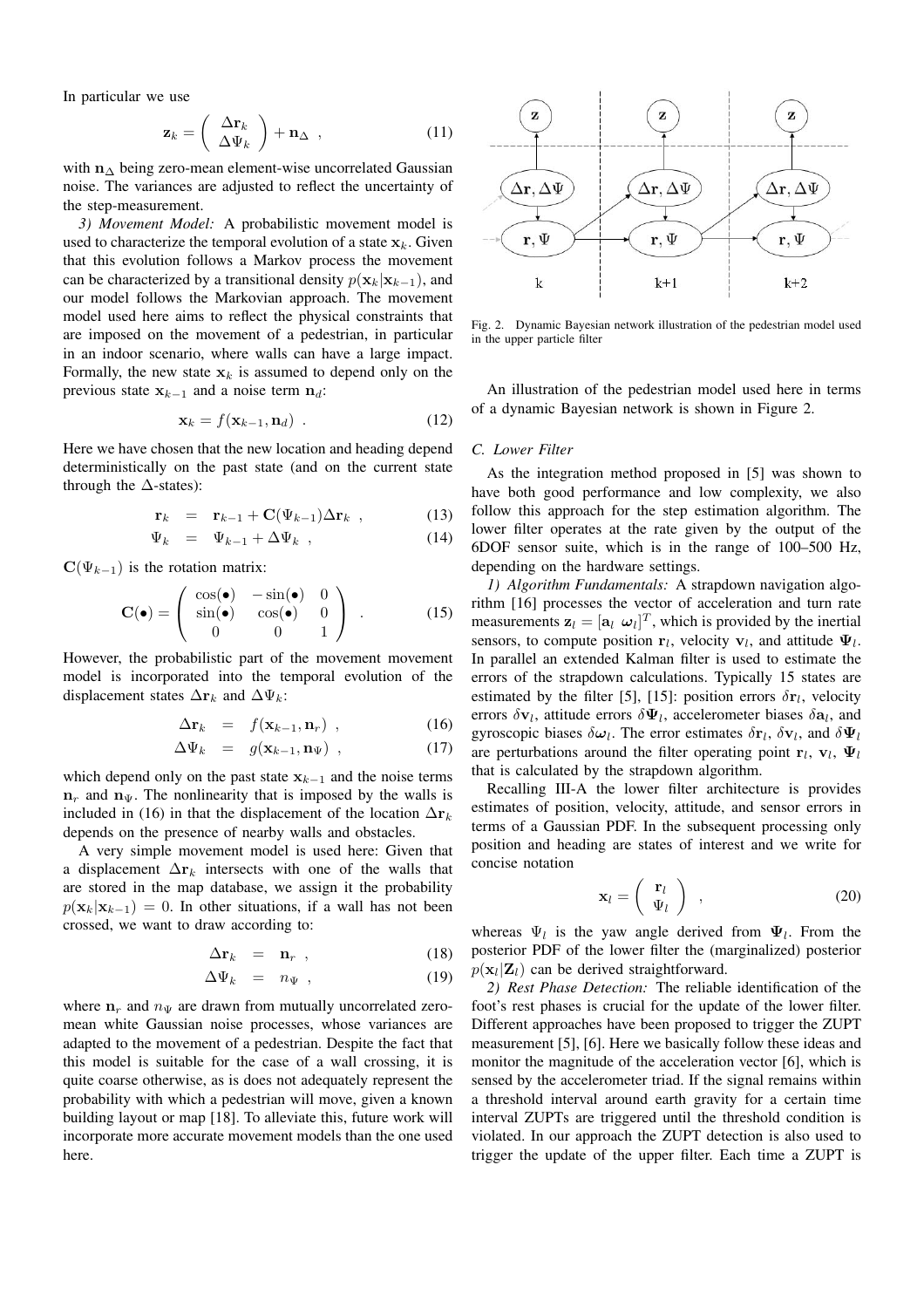triggered in the lower filter the elapsed time since the last update of the upper filter is checked. If this time exceeds a certain threshold, a new update of the upper filter is initiated.

*3) The Step Sensor:* The lower filter is used to process the high rate inertial measurements. To exploit them in the upper filter a (virtual) step sensor is derived from the lower filter in order to provide a measure of the traveled distance and the change in heading for each step the pedestrian makes.

To provide the step measurements the following operations are performed at the interface between the lower filter and the virtual step sensor: Each time a new upper filter cycle  $(k$ -cycle) is triggered (III-C.2) the expectation of the lower filter  $\hat{\mathbf{x}}_l$  is stored in the variable  $\hat{\mathbf{x}}_L \hat{=} \hat{\mathbf{x}}_l$  with  $L = k$ . Please note that variables associated to the lower filter are indicated by the subscript  $(\bullet)_L$  for those time instances l for which kcycles are triggered. Introducing the step displacement variable  $\Delta$ **x**<sub>L</sub> = **x**<sub>L</sub> − **x**<sub>L−1</sub> its expectation is almost independent from previous steps due to the ZUPTs that are applied. Thus we have  $\Delta \hat{x}_L = \mathbb{E}(\Delta x_L | \mathbf{Z}_L) \approx \mathbb{E}(\Delta x_L | \mathbf{Z}_L \setminus \mathbf{Z}_{L-1})$  and may write for the displacement with respect to the coordinate system of the lower filter

$$
\Delta \hat{\mathbf{x}}_L = \hat{\mathbf{x}}_L - \hat{\mathbf{x}}_{L-1} \tag{21}
$$

$$
= \begin{pmatrix} \hat{\mathbf{r}}_L \\ \hat{\Psi}_L \end{pmatrix} - \begin{pmatrix} \hat{\mathbf{r}}_{L-1} \\ \hat{\Psi}_{L-1} \end{pmatrix}
$$
 (22)

$$
= \left( \begin{array}{c} \Delta \hat{\mathbf{r}}_L \\ \Delta \hat{\Psi}_L \end{array} \right) . \tag{23}
$$

As final measure the displacement with respect to the heading at the previous k-cycle is computed and we have

$$
\mathbf{z}_{k} = \begin{pmatrix} \mathbf{C}^{T}(\Psi_{\varepsilon})\mathbf{C}^{T}(\Psi_{L-1})\Delta \hat{\mathbf{r}}_{L} \\ \Delta \hat{\Psi}_{L} \end{pmatrix} . \tag{24}
$$

The average heading misalignment of the inertial sensor platform with respect to the pedestrian's heading is given by the angle  $\Psi_{\varepsilon}$ , which has to be fixed initially.

## IV. EXTENDED MODEL

An obvious extension for the integration of foot-mounted inertial sensors is to take benefit of a pair of platforms, whereas one is mounted on each of the pedestrian's feet respectively. Unlike the conventional integration approach, which is based on a single Kalman filter, the cascaded architecture is flexible with respect to the use of a further foot-mounted platform. To integrate the pair of platforms for each of the two feet a Kalman filter may be used to estimate the stepwise position displacement and heading change respectively, such that the lower part of the cascaded architecture shown in Figure 1 is just doubled. In this case both lower filters provide their stepmeasurements to the upper particle filter.

Due to the nature of a pedestrian movement the step measurements of the lower filters normally arrive asynchronous. To solve this issue the use of a simple mechanical pedestrian model is proposed now.

#### *A. Pedestrian Model*

So far we have assumed that the position of the pedestrian's foot coincides with its body position. If two platforms are used



Fig. 3. Mechanical pedestrian model. The body center is assumed to be centered on connecting line of the feet.

it needs to be addressed with respect to which initial state the displacement estimates are sensed respectively. To ease these considerations we use a simple physical interpretation. As illustrated in Figure 3 the body center may be assumed to be on the center of a line connecting the centers of both feet. It can be derived easily by geometrical considerations that during travel and turn of each of the two feet the body center and heading undergoes a change of exact the half of the feet ones. Thus each of the step-measurements provided by the lower filters actually senses the doubled displacement and heading change with respect to the body center. Hence the extended vector of measurements is

$$
\mathbf{z}_k = \left[\mathbf{z}_k^r, \mathbf{z}_k^l\right]^T \quad , \tag{25}
$$

and we may write for the right foot measurements

$$
\mathbf{z}_k^r = 2 \cdot \left( \begin{array}{c} \Delta \mathbf{r}_k \\ \Delta \Psi_k \end{array} \right) + \mathbf{n}_\Delta \quad , \tag{26}
$$

and correspondingly for the left side

$$
\mathbf{z}_k^l = 2 \cdot \left( \begin{array}{c} \Delta \mathbf{r}_k \\ \Delta \Psi_k \end{array} \right) + \mathbf{n}_{\Delta} \quad . \tag{27}
$$

#### *B. Error Analysis*

As the step measurements are assumed to be superimposed by Gaussian noise according to (11) and (26), (27) respectively, an analysis of the achievable dead-reckoning performance may be carried out analytically. For the analysis we assume a free space scenario, whereas the step-measurement likelihoods are far tighter than the dynamic restrictions that are given by the probabilistic pedestrian movement model. In this case the influence of the movement model becomes negligible, as the the error performance is driven almost solely by the noise of the step-measurements and the pedestrians trajectory.

As the movement model given by (13) and (14) is nonlinear due to the term  $\mathbf{C}(\Psi)$ , we restrict the analysis with respect to the error magnitude. Given the errors are small, we may linearize the system dynamics for a given state to obtain the linear small-scale error dynamic equations. A truncated Taylor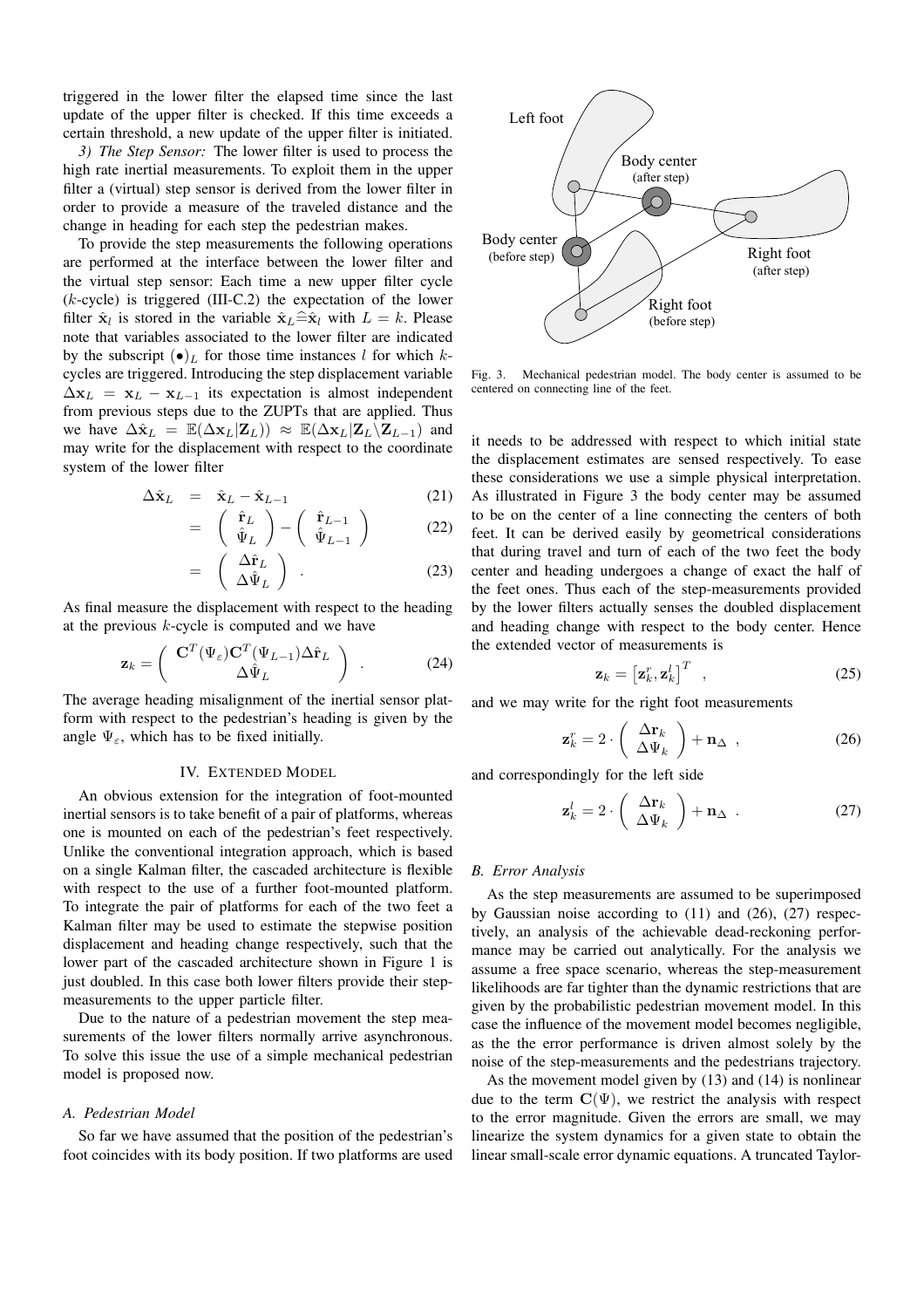series expansion of the full system equations is generally used for the linearization procedure [16]. Following this approach the transition equation for the error state space  $\delta$ **x** can be shown to be

$$
\delta \mathbf{x}_{k} = \begin{pmatrix}\n1 & 0 & 0 & g_{1} & c_{11} & c_{12} & 0 & 0 \\
0 & 1 & 0 & g_{2} & c_{21} & c_{22} & 0 & 0 \\
0 & 0 & 1 & 0 & 0 & 0 & 1 & 0 \\
0 & 0 & 0 & 1 & 0 & 0 & 0 & 1 \\
0 & 0 & 0 & 0 & 0 & 0 & 0 & 0 \\
0 & 0 & 0 & 0 & 0 & 0 & 0 & 0 \\
0 & 0 & 0 & 0 & 0 & 0 & 0 & 0 \\
0 & 0 & 0 & 0 & 0 & 0 & 0 & 0\n\end{pmatrix} \cdot \delta \mathbf{x}_{k-1} . (28)
$$

The elements  $c_{i,j}$  denote the respective element at row i and column j of the matrix  $C(\Psi_{k-1})$ . The terms  $g_1$  and  $g_2$  are the respective elements of the vector

$$
\mathbf{g} = \mathbf{C}'(\Psi_{k-1}) \Delta \mathbf{r}_k \quad , \tag{29}
$$

whereas the derivative of the rotation matrix is

$$
\mathbf{C}'(\Psi) = \frac{\mathrm{d}\mathbf{C}(\Psi)}{\mathrm{d}\Psi} \quad . \tag{30}
$$

Given the linear error model defined in (28) the system can be analysed using the well known framework of Kalman filtering [19]. Given the initial state  $\mathbf{x}_0 = \bar{\mathbf{x}}_0$  and the associated error covariance  $P_0 = \overline{P}_0$ , the incoming step-measurement at time step  $k$  affects the covariance through

$$
\mathbf{P}_k = (\mathbf{I} - \mathbf{K}_k \mathbf{H}) \mathbf{P}_k^- \tag{31}
$$

with the Kalman gain

$$
\mathbf{K}_k = \mathbf{P}_k^- \mathbf{H}^T (\mathbf{H} \mathbf{P}_k^- \mathbf{H}^T + \mathbf{R})^{-1} \tag{32}
$$

the a priori covariance

$$
\mathbf{P}_k^- = \mathbf{\Phi}_k \mathbf{P}_{k-1} \mathbf{\Phi}_k^T + \mathbf{Q} \quad , \tag{33}
$$

and the transition matrix  $\Phi_k$  as defined in (28). For the other matrices we have

$$
\mathbf{H} = \begin{bmatrix} \mathbf{0}_{4x4} & \mathbf{I}_{4x4} \end{bmatrix} , \tag{34}
$$

$$
\mathbf{R} = \text{diag}(\left[\begin{array}{cc} \sigma_x^2 & \sigma_y^2 & \sigma_z^2 & \sigma_\Psi^2 \end{array}\right]) , \qquad (35)
$$

$$
\mathbf{Q} = \begin{bmatrix} \mathbf{0}_{4x4} & \mathbf{0}_{4x4} \\ \mathbf{0}_{4x4} & \mathbf{Q}_{4x4}^{ped} \end{bmatrix} . \tag{36}
$$

Note that  $\mathbf{Q}^{ped}$  is matched to pedestrian movement [18]. Since we have  $\mathbf{Q}_{i,j}^{ped} \gg \mathbf{R}_{i,j}$  for all matrix elements  $i, j$ , the influence of  $\mathbf{Q}_{i}^{ped}$  on the error performance is elements the influence of  $\mathbf{Q}^{ped}$  on the error performance is almost<br>negligible here negligible here.

Given a true state trajectory  $\mathbf{X}_k \widehat{=} \{ \mathbf{x}_q, q = 1, \ldots, k \},\$ the corresponding error covariance may now be calculated recursively using (31). For the analysis of the double-platform scenario the same approach is still viable. Nevertheless it has to be taken into account that in this case the step-measurements follow (26) and (27). Thus we have for the extended scenario

$$
\mathbf{H} = \begin{bmatrix} \mathbf{0}_{4x4} & 2 \cdot \mathbf{I}_{4x4} \end{bmatrix} . \tag{37}
$$

# V. RESULTS

The performance achievements of shoe-mounted INS as stand-alone or coupled with GNSS and / or magnetometer has been widely reported in the literature, for example in [5]. In this paper we present results that consider the incorporation of nonlinear map-matching as well as the extension towards a pair of foot-mounted platforms. Simulation results and experimental results are shown.

## *A. Simulation*

The performance advance with a pair of platforms is assessed by computer simulations. The simulation scenario is the following: Two pedestrians, one of them using a single shoe-mounted platform and the other a pair them, start deadreckoning from a known initial position and with known initial heading. The step-measurements are assumed to arrive with a rate of 1 Hz respectively, whereas the measurements of the second platform are delayed by 0.5s. An error analysis corresponding to IV-B is carried out along.

The advantage of the double platform approach is shown in Figure 4(a). For the step-measurement noise  $n<sub>∆</sub>$  we assumed standard deviations of  $\sigma_x = \sigma_y = \sigma_z = 0.1$ m and  $\sigma_{\Psi} = 2^{\circ}$ . The true state trajectory is static. As the number of available measurements is doubled effectively for the double platform approach, the variance is reduced by a factor of 2 compared to the single platform case. An alternative interpretation of the result is given as follows: As it may be derived from the mechanical pedestrian model, the effective variance of the step-measurement noise with respect to the body movement is decreased by a factor of four compared to the foot movement. Along the use of a second platform doubles the number of required filter recursions due to the additional measurements, leading to a variance increase by a factor of two in turn, such that as final advance a performance gain by a factor of two is reached.

Figure 4(b) shows the result of the corresponding error analysis. As illustrated the simulation results are very close to the behavior that is expected from the error analysis. This implies that the loss due to the suboptimal particle filter implementation is small.

#### *B. Experiment*

The chosen experimental scenario is the following: a pedestrian moves through a building, using only the shoe-mounted INS. The initial position is unknown, and no source of absolute position information such as GNSS is used. The only other information available to the upper fusion filter is the building layout (floor-plan). We also assume that the user is within the specified building, and on a certain known floor.

As Fig. 5 shows, the upper fusion filter - a particle filter - starts with a uniform distribution of particles in the known area. Each particle, according to (9), includes its location and current heading. Over time only those particles will survive which are compatible with the layout of the floor-plan. In other words, those hypotheses of the state space will survive, which when moved according to thee lower fusion filter's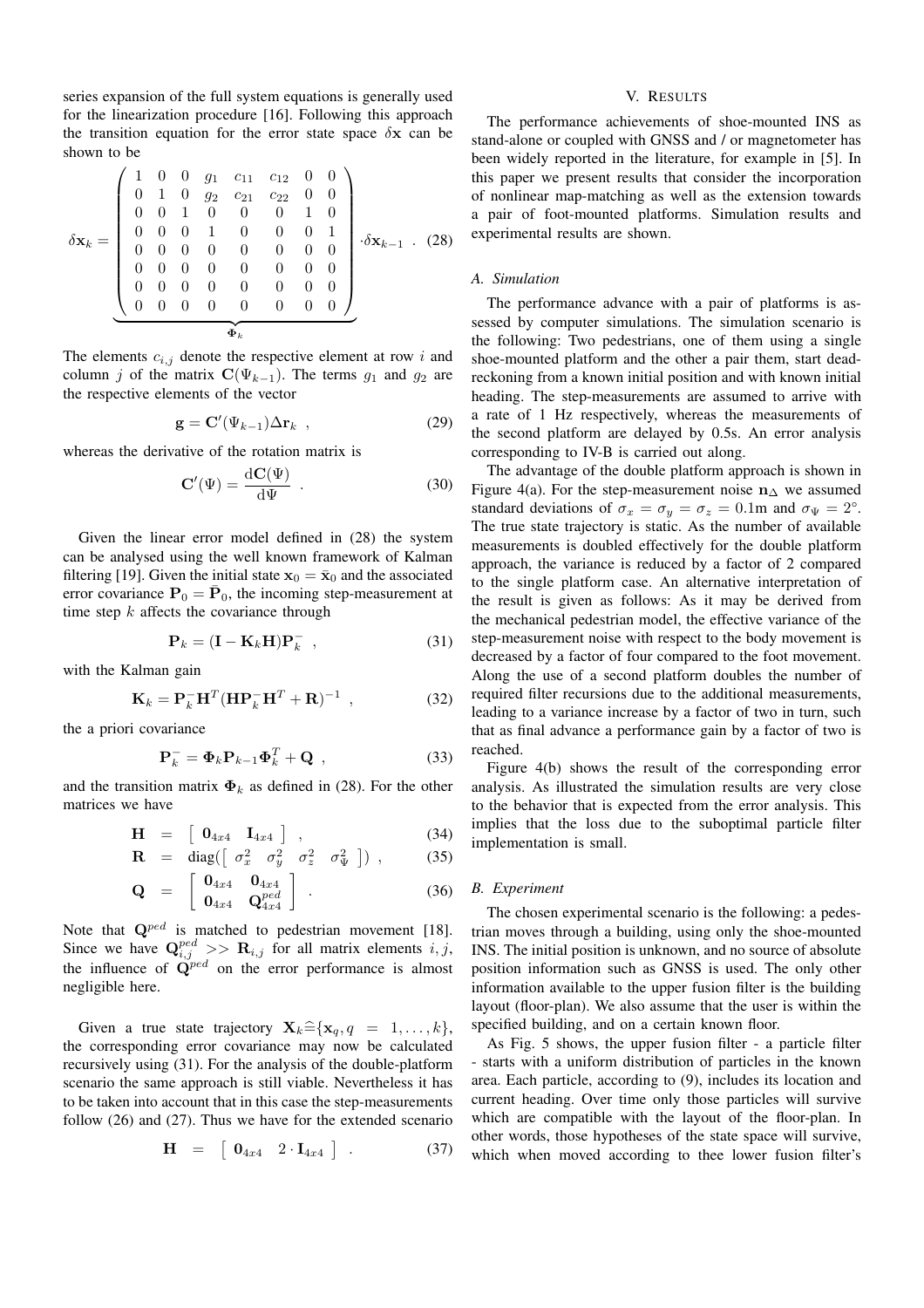

Fig. 4. Performance of single and double platform approach during first 10s of dead-reckoning. The simulation results shown in  $\overline{4}$ (a) are averaged over 750 Monte-Carlo runs using  $N_p = 2000$  particles respectively.

estimate, have not crossed a wall. At first there are many such hypotheses, some moving in different directions compared to the true one, but over the course of time, only one hypothesis (the correct one), survives. In our case this was achieved in roughly one minute of walking.

Naturally, the rate of convergence and the reduction of modes will be a function of the actual route which was walked and of its relation to the floor plan restrictions. In an large hall without walls there will only be moderate reduction on the size of the remaining mode compared to the case with many walls. It should be noted that the surviving modes are "randomly" distributed across the layout and bear no relationship to the correct location (except the true mode, of course). As can be seen from the third time slice (25 s.) the true mode has already achieved its steady-state local uncertainty (of roughly the dimension of the corridor width). This implies that additional position information can be of significant value even if this is quite coarse (e.g. on the order of 10-50 meters).

# VI. CONCLUSIONS

In this paper a method for integrating shoe-mounted inertial sensors into a Bayesian location estimation framework is presented. The approach is characterized by a cascaded filter architecture, which allows to exploit the synergy between a conventional shoe-mounted INS and a nonlinear pedestrian movement model in an indoor scenario. An advantage of the proposed integration algorithm is that each level of the cascaded architecture can operate at an update rate appropriate to the scale: at 100 Hz or higher for the stride estimation



Fig. 5. Integration with map-matching in the upper particle filter: A pedestrian wearing the foot-mounted sensor walked the indicated track (black). At each figure the posterior position estimate (gray) becomes increasingly accurate, after 80s it is unimodal.